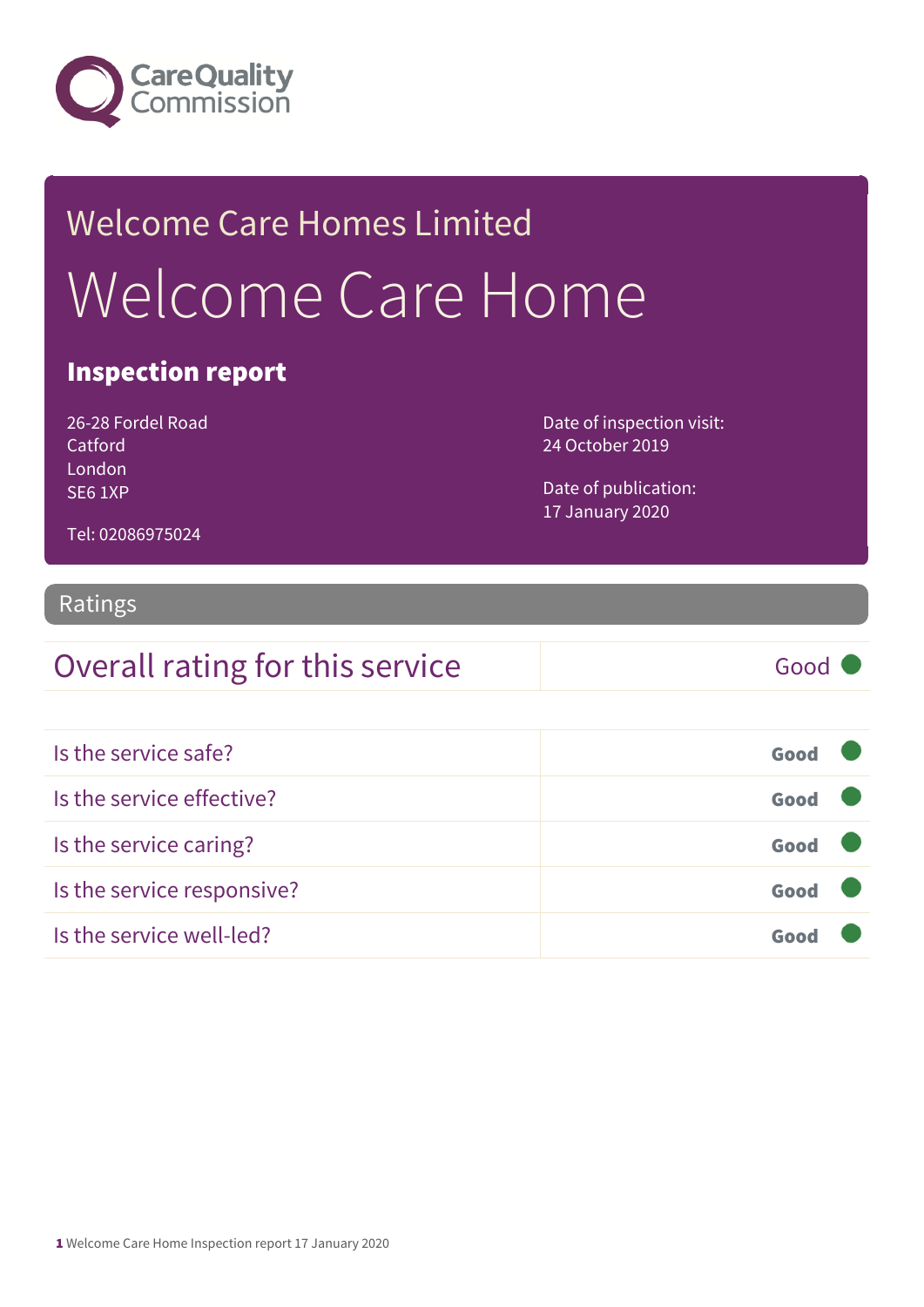### Summary of findings

### Overall summary

#### About the service

Welcome Care Home is a 'care home'. People in care homes receive accommodation and nursing or personal care as single package under one contractual agreement. CQC regulates both the premises and the care provided, and both were looked at during this inspection. At this inspection staff were providing personal care to 14 people aged 65 and over and the service can support up to 14 people.

#### People's experience of using this service

Staff implemented the provider's safeguarding processes to protect people from the risk of harm and abuse. Staff completed training in safeguarding and understood how to take action promptly by reporting these to the local authority. Risks associated with people's care needs were assessed and staff developed and followed a risk management plan to mitigate potential risks.

Staff managed people's medicines so people had these as prescribed and in a safe way to help maintain their health care needs. When people needed health care support staff made referrals to specialist health care professionals and staff followed these guidelines to ensure people received appropriate care.

Meals were prepared by the chef that was employed at the service. Staff understood people's nutritional needs and provided people with meals they enjoyed and met their cultural needs. People took part in activities they enjoyed and they were supported to meet their religious needs.

The staff rota showed that enough staff were available during the day and night to meet people's individual needs. Recruitment checks were in place to ensure suitably experienced staff were employed to work at the service.

Assessment and care plans were in place and people contributed to these before they came to live at the service. People said that staff were kind, caring and provided care and support that was compassionate. The complaints process was made available to people, relatives and visitors to make a complaint if they were unhappy about an aspect of the service and care provided.

For more details, please see the full report which is on the CQC website at www.cqc.org.uk.

#### Rating at last inspection

The rating at the previous inspection was Good. (The inspection report was published on 10 June 2017).

Why we inspected

This was a planned inspection based on the rating of the service at the last inspection.

#### Follow up

We will continue to monitor information we receive about the service until we return to visit as per our re-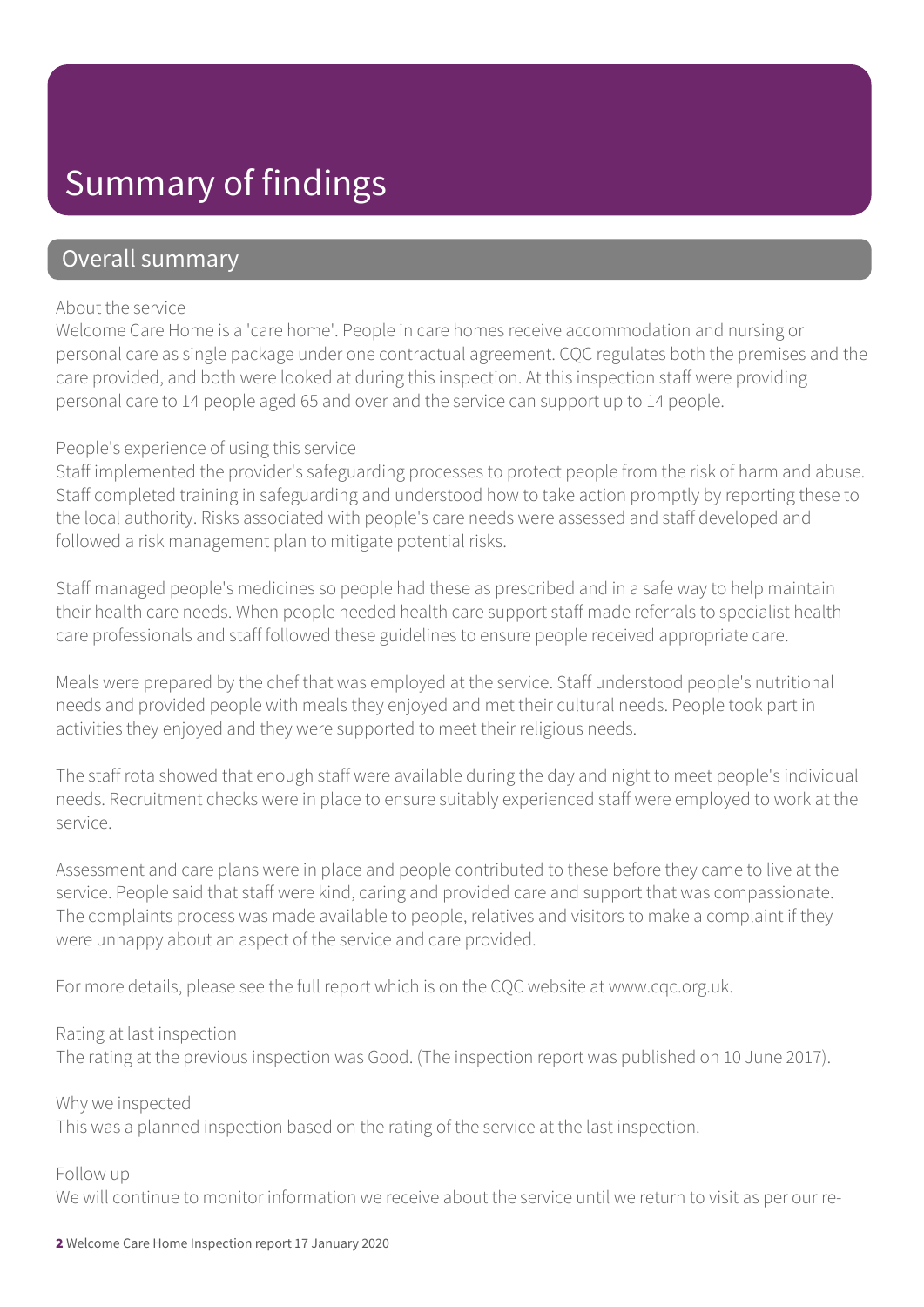inspection programme. If we receive any concerning information we may inspect sooner.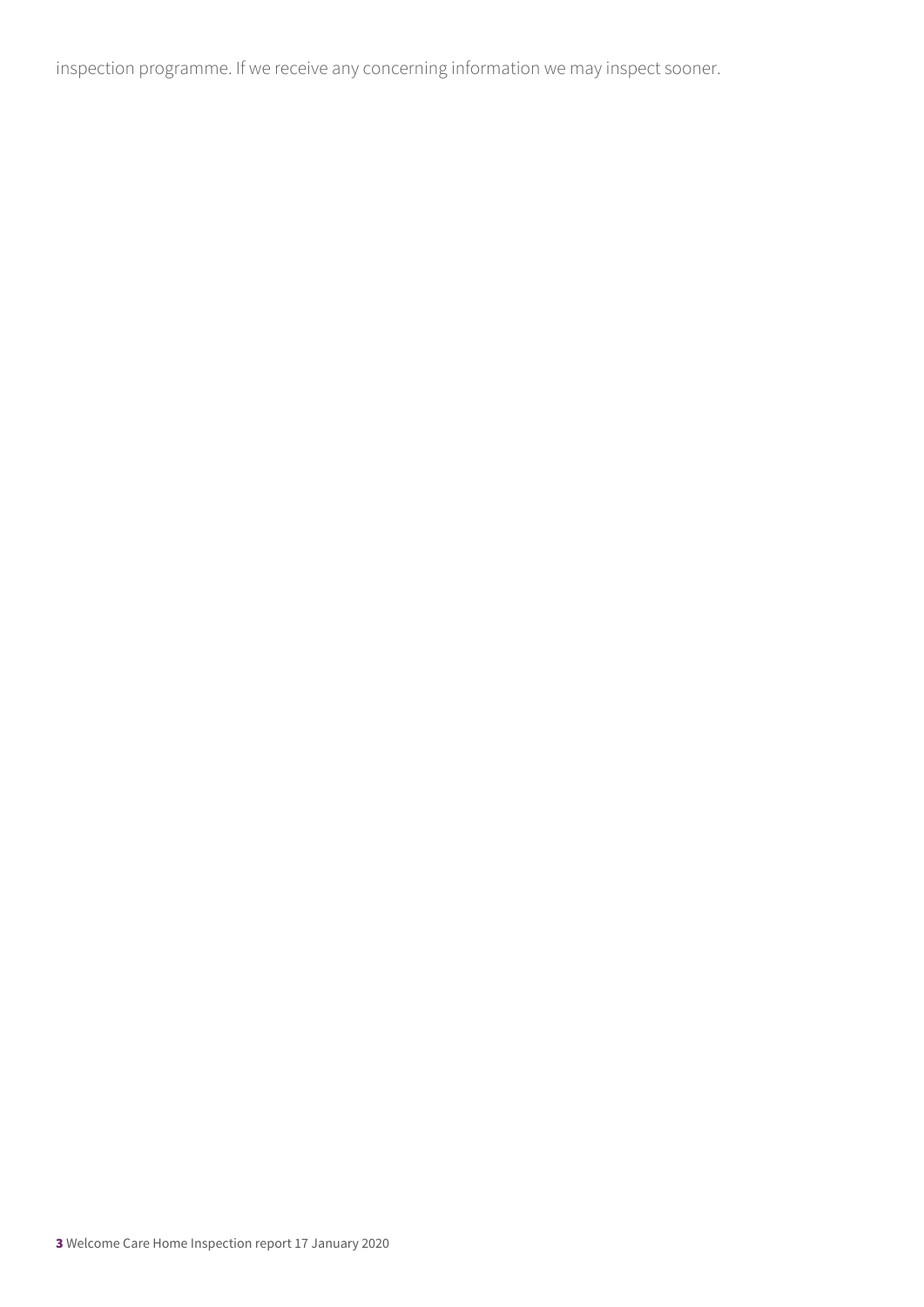### The five questions we ask about services and what we found

We always ask the following five questions of services.

| Is the service safe?                         | Good |
|----------------------------------------------|------|
| The service was safe.                        |      |
| Details are in our safe findings below       |      |
| Is the service effective?                    | Good |
| The service was effective.                   |      |
| Details are in our effective findings below. |      |
| Is the service caring?                       | Good |
| The service was caring.                      |      |
| Details are in our caring findings below.    |      |
| Is the service responsive?                   | Good |
| The service was responsive.                  |      |
| Details are in our responsive findings below |      |
| Is the service well-led?                     | Good |
| The service was well led.                    |      |
| Details are in our well led findings below.  |      |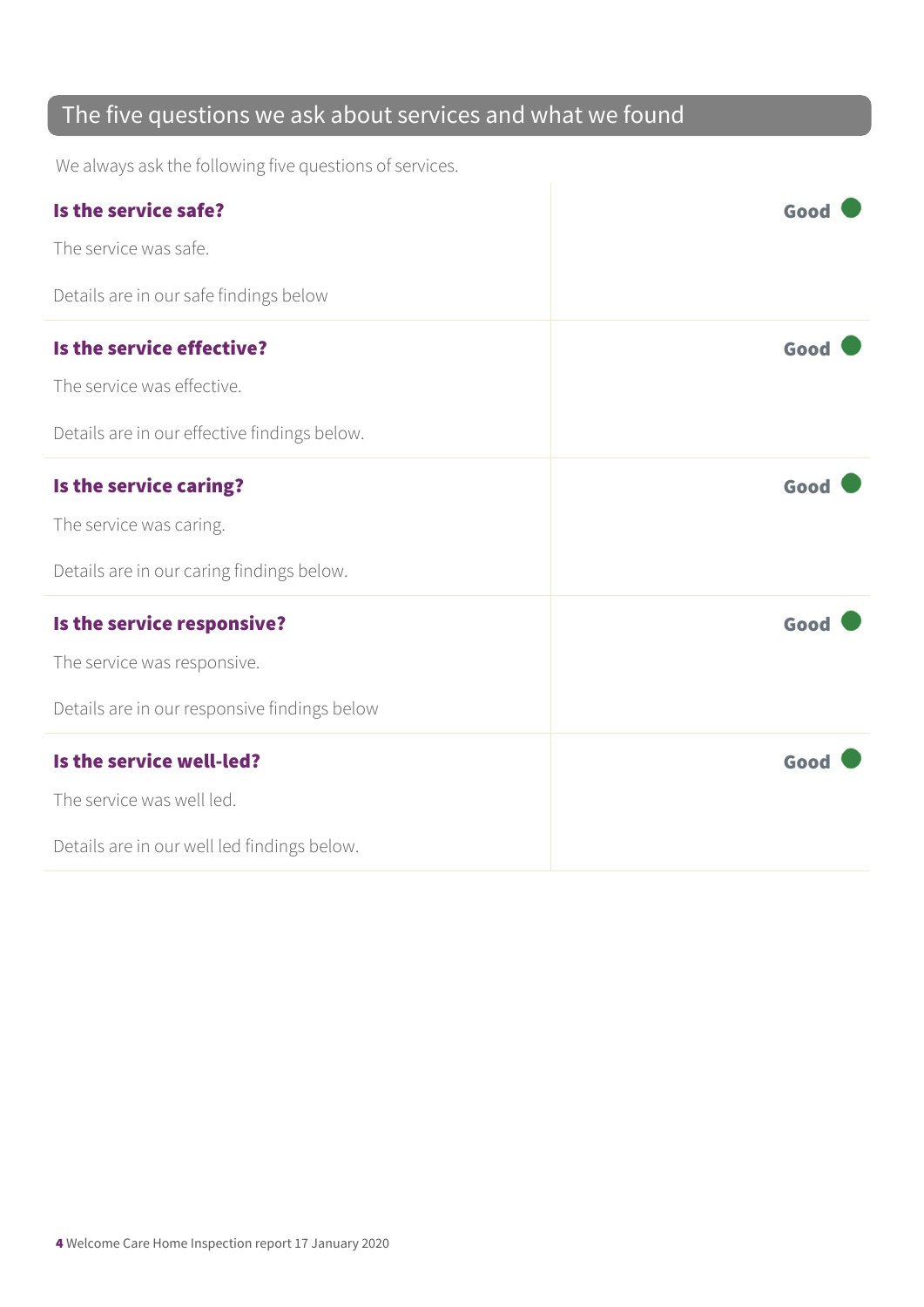

# Welcome Care Home Detailed findings

### Background to this inspection

#### The inspection

We carried out this inspection under Section 60 of the Health and Social Care Act 2008 (the Act) as part of our regulatory functions. This inspection was planned to check whether the provider was meeting the legal requirements and regulations associated with the Act, to look at the overall quality of the service, and to provide a rating for the service under the Care Act 2014.

#### Inspection team

This consisted of one inspector and one Expert by Experience. An Expert by Experience is a person who has personal experience of using or caring for someone who uses a residential care service.

#### Service and service type

Welcome Care Home is a 'care home'. People in care homes receive accommodation and nursing or personal care as single package under one contractual agreement. CQC regulates both the premises and the care provided, and both were looked at during this inspection.

The service had a manager registered with the Care Quality Commission. This means that they and the provider are legally responsible for how the service is run and for the quality and safety of the care provided.

Notice of inspection This inspection visit was unannounced.

#### What we did

Before the inspection, we looked at information we held about the service including notifications sent to us. We used the information the provider sent us in the provider information return. This is information providers are required to send us with key information about their service, what they do well, and improvements they plan to make. This information helps support our inspections. We used all of this information to plan our inspection.

#### During the inspection

We spoke with six people who used the service and one relative. We spoke with the registered manager,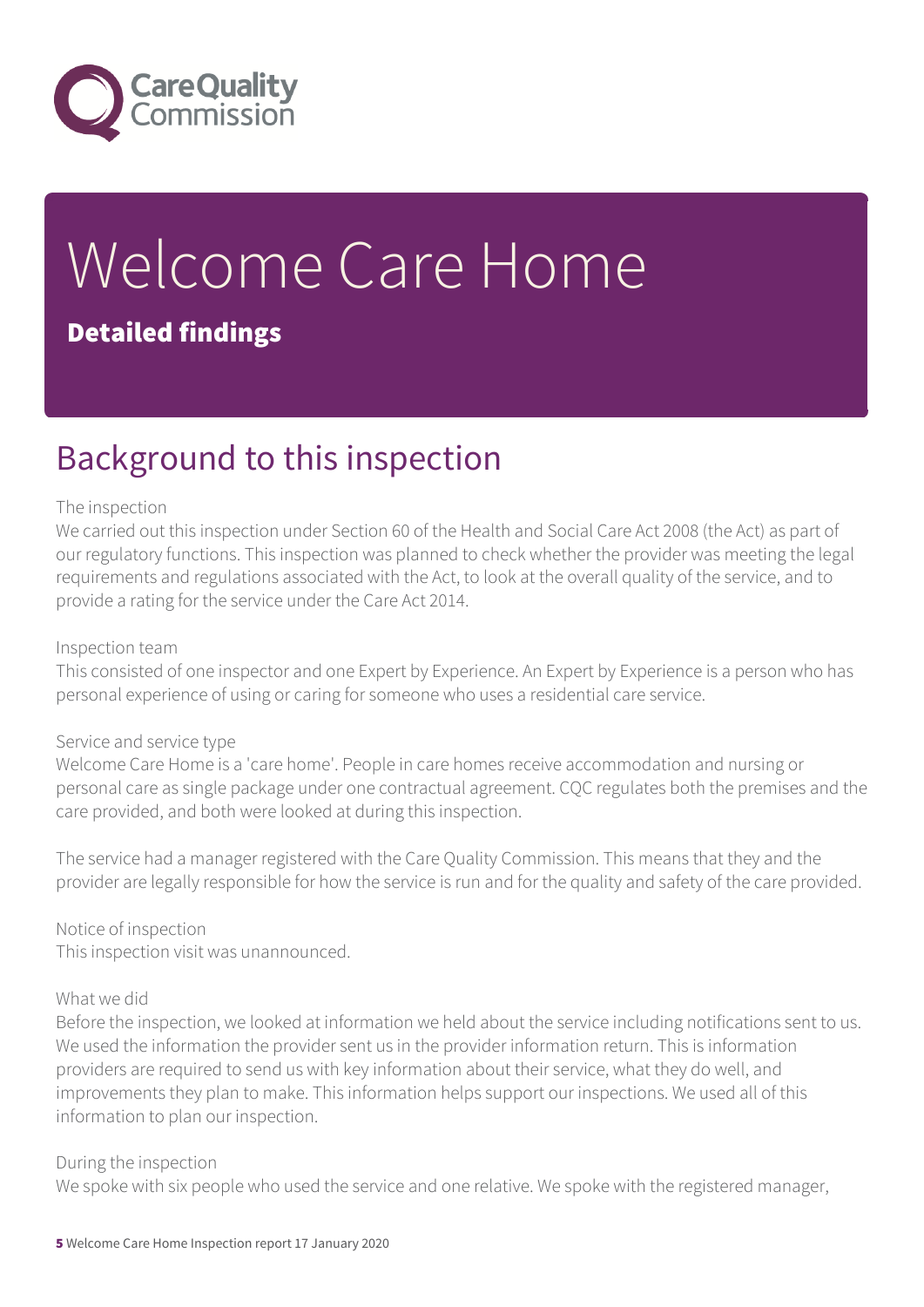deputy manager and two care workers. We looked at five care records and medicine administration records. We also looked at five staff records and other documents relating to the management of the service and completed observations of the service.

#### After the inspection

We continued to seek clarification from the provider to corroborate evidence found. We looked at training, audits, reports and policies records. We received feedback from one health and social care professionals.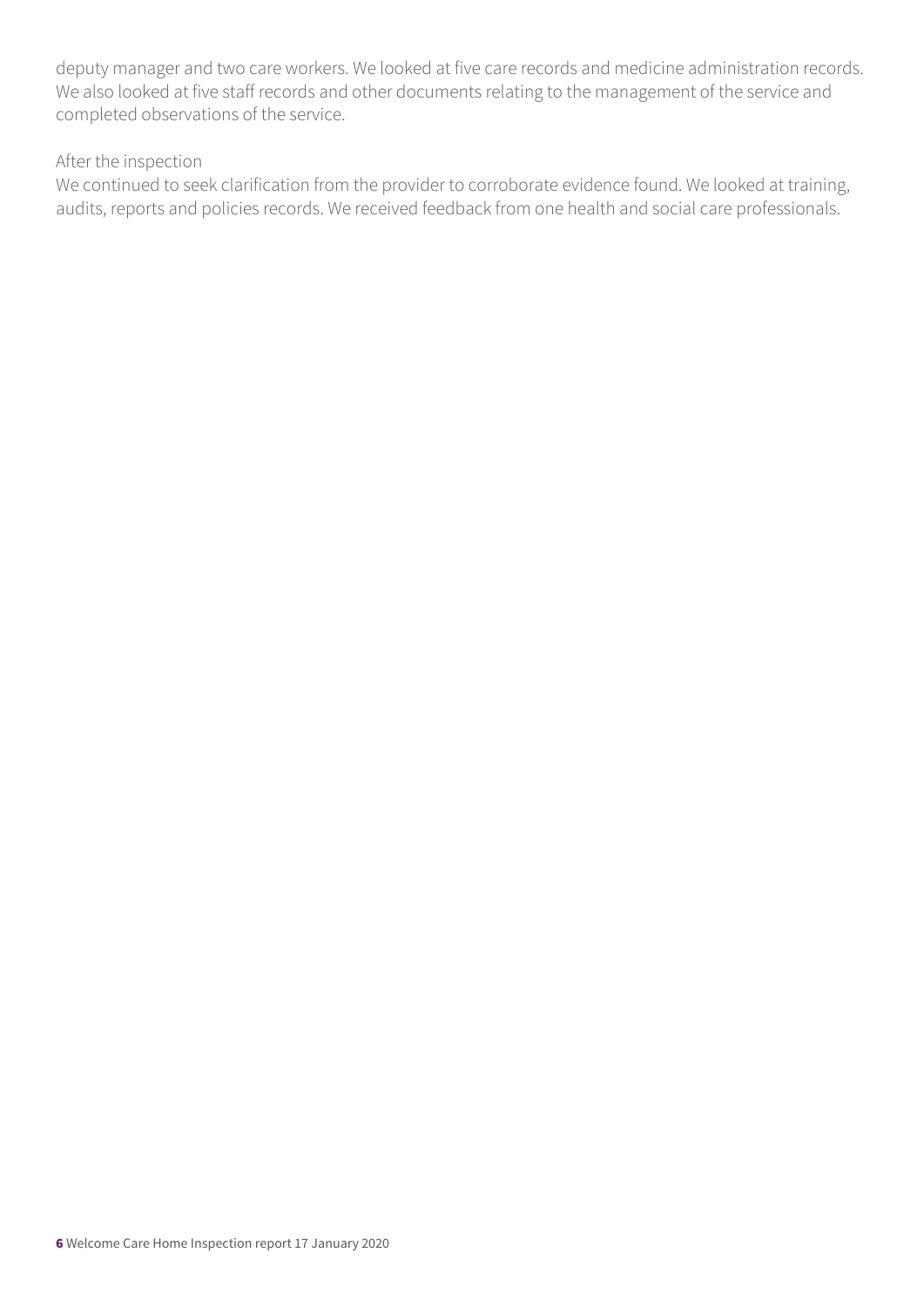### Is the service safe?

## Our findings

Safe – this means we looked for evidence that people were protected from abuse and avoidable harm.

At the last inspection this key question was rated as good. At this inspection this key question has remained the same. This meant people were safe and protected from avoidable harm.

Systems and processes to safeguard people from the risk of abuse

● People said they were safe living at the service. Comments included, "I feel safe, comfortable. I like it" and "I feel safe I don't have any worries about anything". A relative said, "I feel [my family member] is safe, happy and settled."

- The registered manager was aware of how to apply the provider's safeguarding policy to keep people safe. Staff had training in safeguarding adults which helped them to develop their knowledge of the types of abuse and the actions to take to report this.
- At the time of the inspection there were no current allegations of abuse at the service. However, records showed that previous allegations of abuse were reported to the local authority for investigation and had been closed following conclusion to the investigation.

#### Using medicines safely

- Medicines were managed in a safe way to ensure people had their medicines to help them maintain their health and well-being. People and relatives said they had their medicines when needed. People said, "I am diabetic. I get my injection [by a district nurse]" and "I get medication in the morning and the evening."
- Records used by staff when they administered medicines were completed accurately. The Medicine Administration Records charts (MARs) were audited for their completeness and the MARs we looked had no unexplained gaps in them.

Assessing risks, safety monitoring and management

- Risks associated with people care needs were assessed and identified by care staff. This helped staff support people to manage these to keep them safe.
- Risk management plans detailed each risk and the actions staff would take to manage them. This helped staff to take action to mitigate risks whilst supporting people to have an element of control in their lives.
- All identified risks were reviewed to ensure they met people's current needs. Any changes in the levels of risk were updated to ensure these reflected people's current needs so staff could meet them.

#### Staffing and recruitment

- The staff rota in place and our observations showed that enough staff were available to support people. A relative said, "There's enough staff."
- The registered manager followed a robust recruitment process. This helped senior staff to assess the suitability and experience of potential staff.
- Newly employed staff completed pre-employment checks before their employment was confirmed. The checks included obtaining previous job references, proof of the right to work in the UK and a criminal record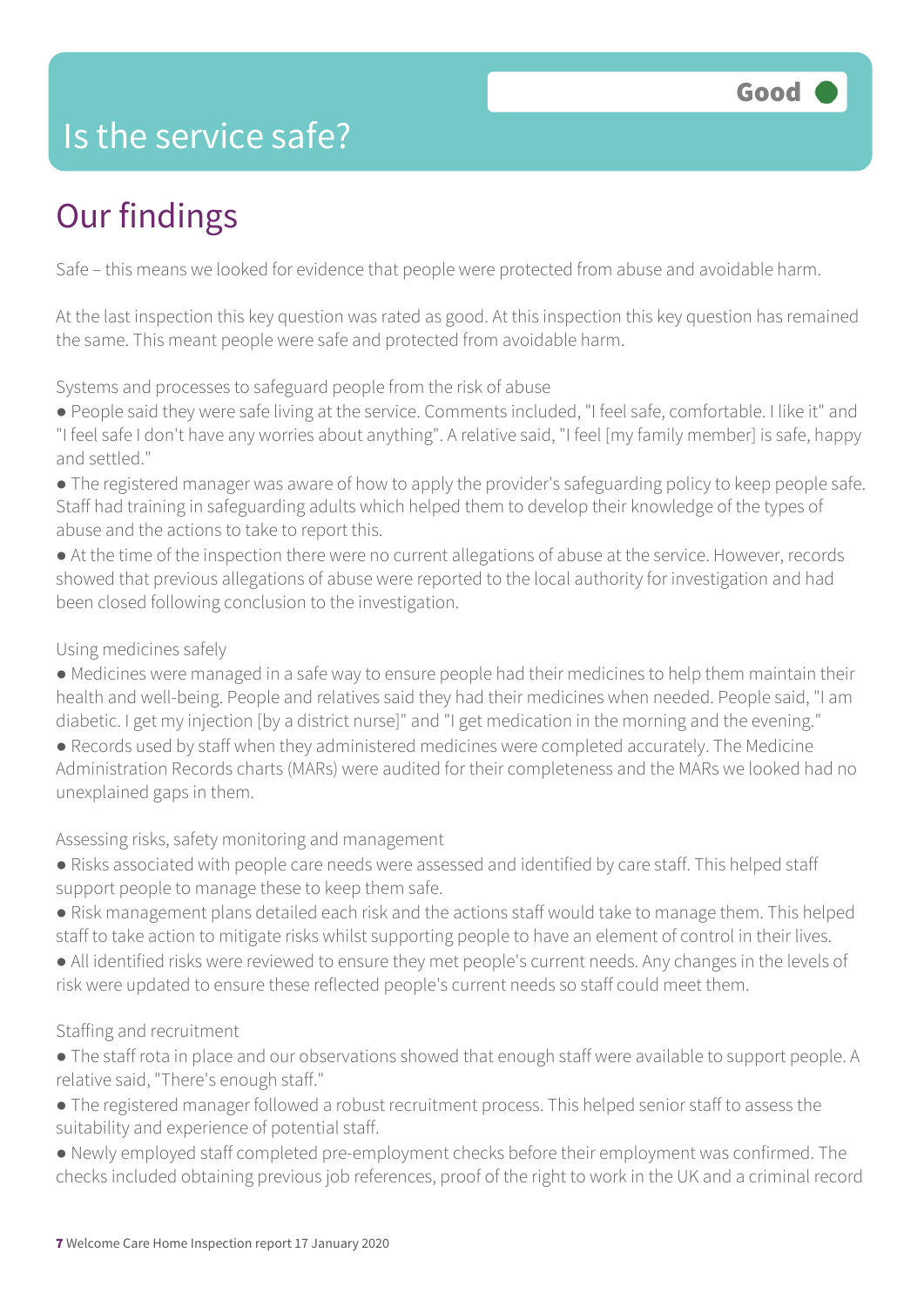check with the Disclosure and Barring Service (DBS). The DBS helps employers make safer recruitment decisions and prevents unsuitable people from working in care services.

Learning lessons when things go wrong

● The registered manager monitored all accidents and incidents that occurred at the service. These were reviewed and monitored to identify any patterns and to reduce the incidents occurring.

● Any areas of concern found were shared with staff so these could be used as a learning opportunity and for the improvement and development of the service.

Preventing and controlling infection

● The provider's infection control processes was followed by staff to protect people from the risk of infection. One person said, "It's very clean." The registered manager employed a cleaner employed to ensure the standards of cleanliness of all areas of the service were met and maintained.

● Staff used Personal Protective Equipment (PPE) such as gloves and aprons by staff to help reduce the risk of infection and cross contamination.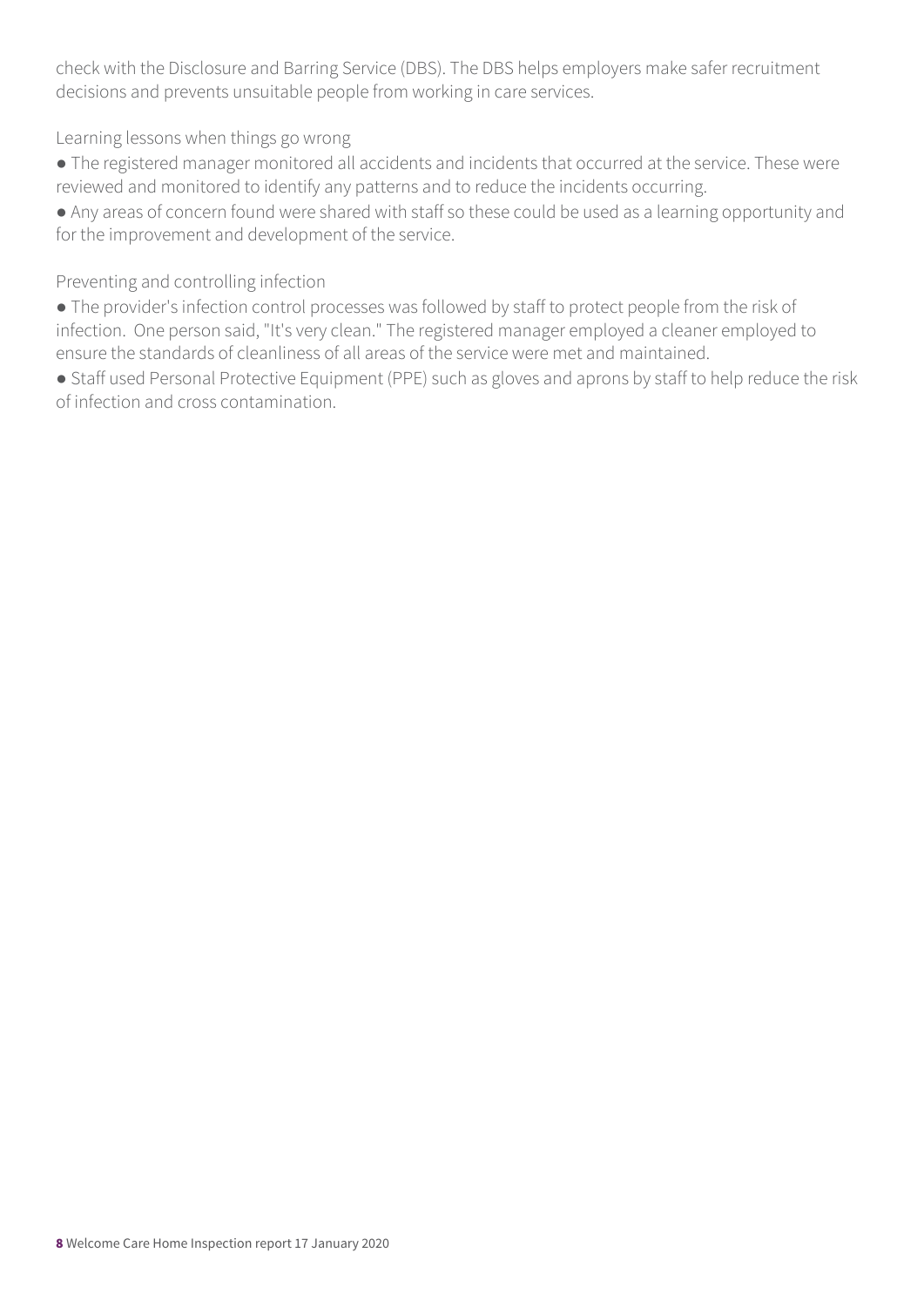### Is the service effective?

## Our findings

Effective – this means we looked for evidence that people's care, treatment and support achieved good outcomes and promoted a good quality of life, based on best available evidence.

At the last inspection this key question was rated as good. At this inspection this key question has remained the same. This meant that people's outcomes were consistently good, and people's feedback confirmed this.

Staff support: induction, training, skills and experience

- Newly employed staff completed an induction when they began working at the service. The induction incorporated the Care Certificate. The Care Certificate is an agreed set of standards that define the knowledge, skills and behaviours expected of specific job roles in the health and social care sectors. The induction prepared staff to work at the service by completing training, shadowing more experienced staff and working with people using the service.
- Each member of staff completed training to help them develop their knowledge. Training was delivered via e-learning, face to face and some was provided by the local authority. Staff training included moving and handling, medicines management, food hygiene and infection control. All staff said they enjoyed the training they attended because it was valuable learning for them. A member of staff said they had completed, "Falls prevention and end of life care leading to a certificate and medication."
- The registered manager had arranged supervision and appraisal for all staff. Supervision and appraisal meetings were planned for the year and these meetings allowed staff to reflect on their job, development and training needs. The registered manager supported staff to identify strengths and areas for improvement.

Ensuring consent to care and treatment in line with law and guidance

The Mental Capacity Act 2005 (MCA) provides a legal framework for making particular decisions on behalf of people who may lack the mental capacity to do so for themselves. The Act requires that, as far as possible, people make their own decisions and are helped to do so when needed. When they lack mental capacity to take particular decisions, any made on their behalf must be in their best interests and as least restrictive as possible.

People can only be deprived of their liberty to receive care and treatment when this is in their best interests and legally authorised under the MCA. In care homes, and some hospitals, this is usually through MCA application procedures called the Deprivation of Liberty Safeguards (DoLS). We checked whether the service was working within the principles of the MCA.

● People gave their consent to care before staff supported people. People told us that staff were clear about what they needed to do to support them.

● When necessary staff made DoLS applications to the local authority for assessment and authorisation. When relatives had an authorisation granted through the Court of Protection and recorded in people's care records.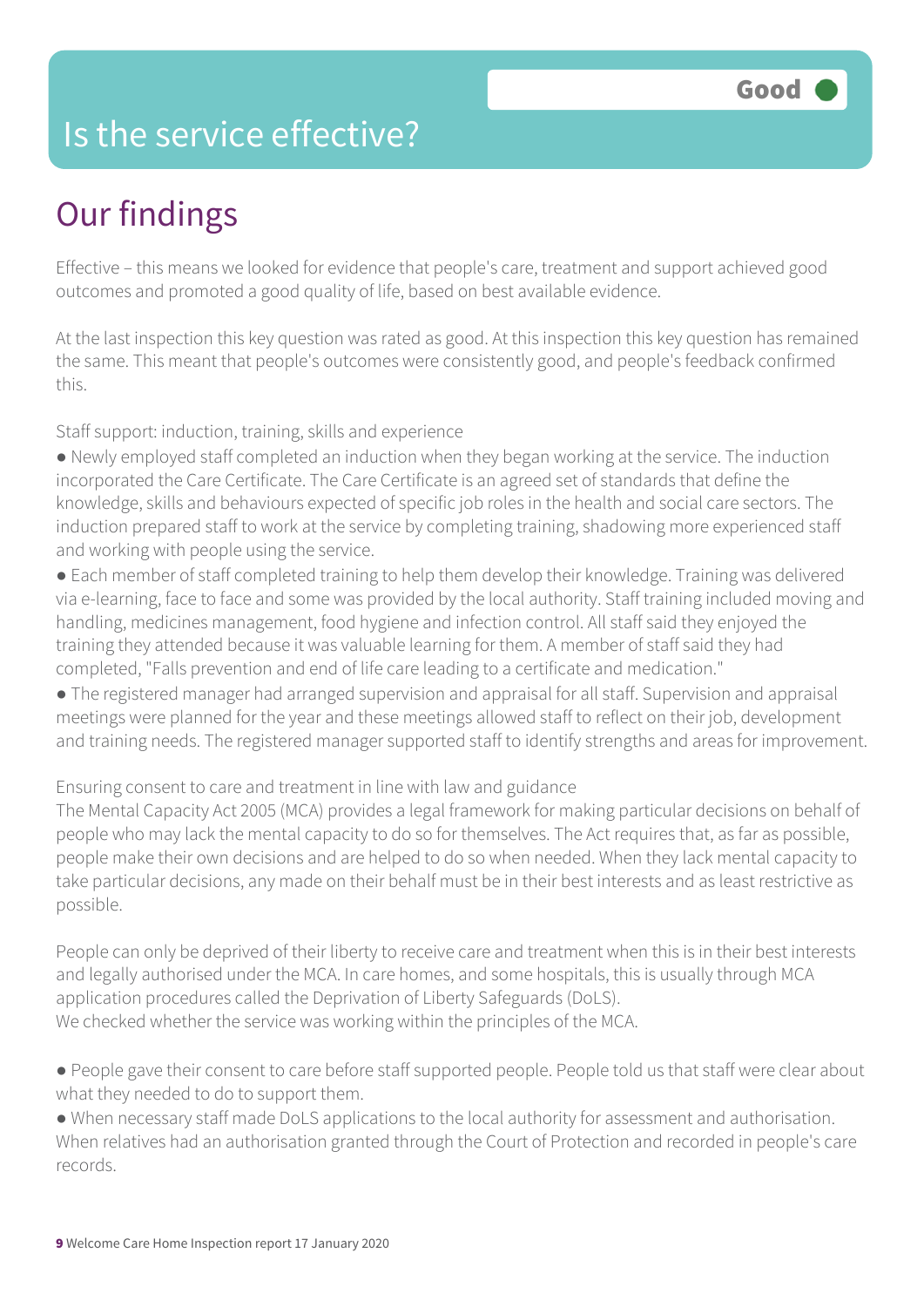Assessing people's needs and choices; delivering care in line with standards, guidance and the law

- Staff completed assessments with people before they began living at the service. This ensured people were happy to move there and the service was able to meet people's individual care needs.
- People were involved and contributed to their assessments and staff obtained people's views and opinions of their needs and the support they required to meet these.
- Care plans were developed following the assessment and these contained sufficient details for staff to follow and for people to receive the right care.

● Staff followed professional guidance to keep people safe. For example, staff implemented the guidelines from the Royal Pharmaceutical Society by purchasing a pharmacy grade fridge to ensure medicines that needed to be stored in the fridge maintained a constant temperature, were safe for people and these were checked daily.

Supporting people to live healthier lives, access healthcare services and support; Staff working with other agencies to provide consistent, effective, timely care

● Staff supported people to access health care services when their needs changed or when they became acutely unwell. People said, "I go to the doctor. If I go to the hospital the care worker comes with me. I go with the taxi. I go to the dentist" and "Yes if you want to see the GP and they do regular checks, I see the dentist or optician they do have regular visits here."

- People received additional support when this was needed from health and social services. All health care visits or appointments were recorded with any staff actions.
- The registered manager ensured people had consistent care and support. For example, the registered manager had signed up to the 'Red Bag' scheme. The 'Red Bag' involved care home staff having a dedicated red bag that has the person's care records, medicines, clothes and other personal items stored inside the bag. This meant important information about people were with them when going to hospital and the hospital staff were able to have a better understanding of the person and their individual needs so they received appropriate treatment and care.

Supporting people to eat and drink enough to maintain a balanced diet

● People said they had enough food and drinks to eat throughout the day. There were snacks and drinks available, so people could help themselves, or staff supported people. People told us, "The food is fresh. We get enough" and "I have breakfast at 9 am usually. One slice of toast, tea, cereal."

● Meals were prepared in the service by a chef who was aware of people's specific needs. For example, a person with diabetes had meals that complemented their medical condition to ensure their health needs were maintained.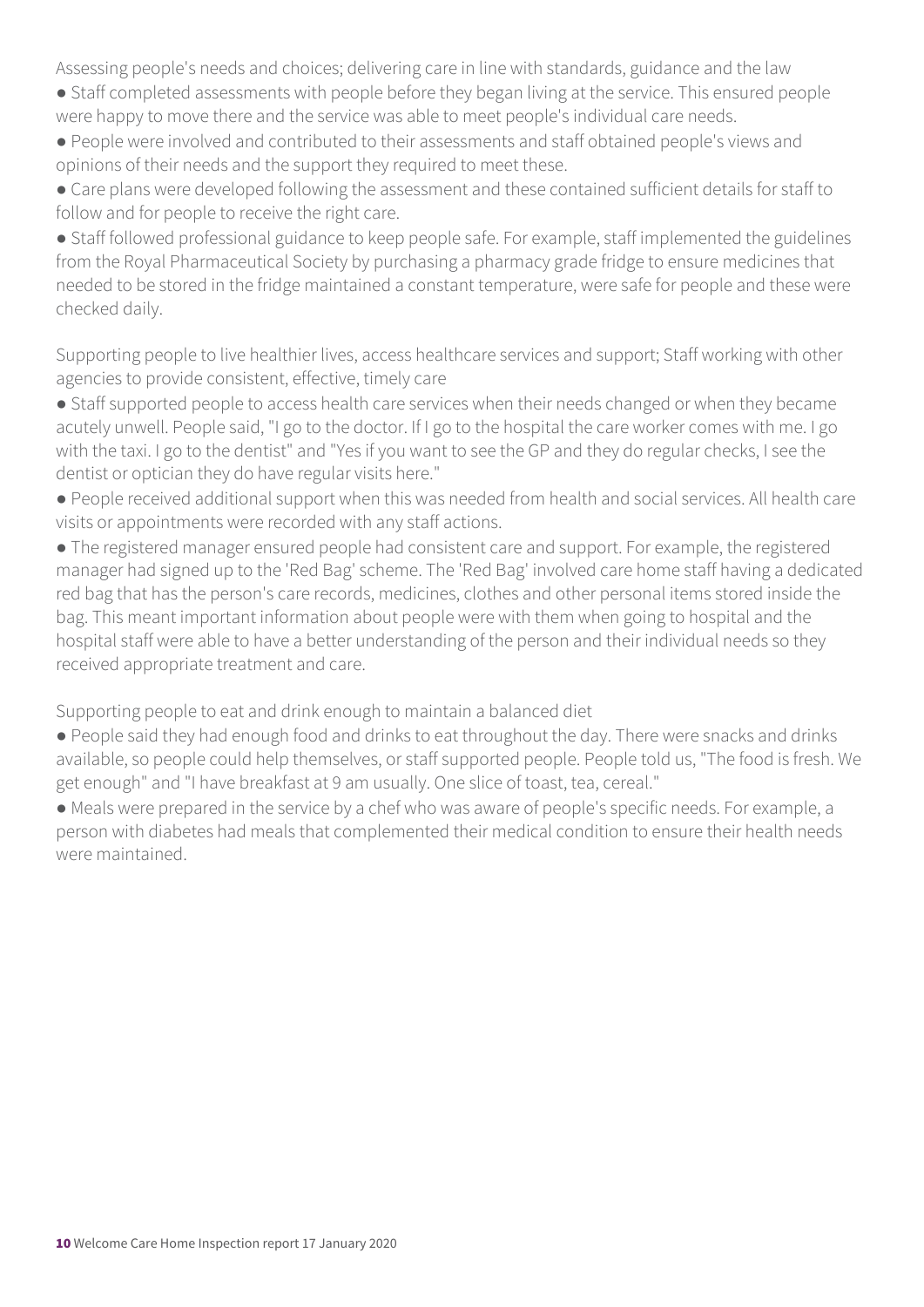### Is the service caring?

### Our findings

Caring – this means we looked for evidence that the service involved people and treated them with compassion, kindness, dignity and respect.

At the last inspection this key question was rated as good. At this inspection this key question has remained the same. This meant that people were supported and treated with dignity and respect; and involved as partners in their care.

Ensuring people are well treated and supported; respecting equality and diversity

- The registered manager and staff actively embraced diversity in the service. For example, for Black History Month people, relatives and staff celebrated their cultural identity with each other. There were arrangements for performers to give talks about prominent black people like Rosa Parks, Oprah Winfrey and Martin Luther King. Following this there were opportunities for people, relatives and staff to dress in their traditional attire and to prepare and cook meals from their cultural heritage from around the world and share food at the evening event.
- The provider supported and encouraged people to continue practicing their religious beliefs whilst living at the service. Arrangements were made each Sunday for people to visit the local church so they could worship with others. People's religious beliefs were important to them and they were able to continue this practice as they chose.
- People and relatives told us that staff respected and treated them well. Our observations demonstrated that staff and people had developed meaningful relationships and spoke with each other in a mutually respectful way.

Respecting and promoting people's privacy, dignity and independence

- Staff ensured they maintained people's dignity when supporting them. People said staff treated them in a respectful way. People said, "Very kind all of them" and "They look after me without interfering."
- Staff encouraged people to be as independent as possible. One person told us that they enjoyed doing as much for themselves as they could and said "It's peaceful. They let you do what you want to do. Very helpful."
- Staff and people developed kind and respectful relationships, and this was evidence from the interactions were observed between staff and people. People said staff were caring towards them and were available if they needed assistance.

Supporting people to express their views and be involved in making decisions about their care

- Staff understood people's needs so they received the most appropriate care to meet their individual needs.
- People and relatives contributed to their care and this involvement was respected by staff.
- People made decisions in relation to how they wanted staff to provide care. One person said, "[My family member] visits. I also go to his/her place" and a relative said, "I've been coming here twice a week for 1 and a half years. I do the washing and I bring it back, and toiletries."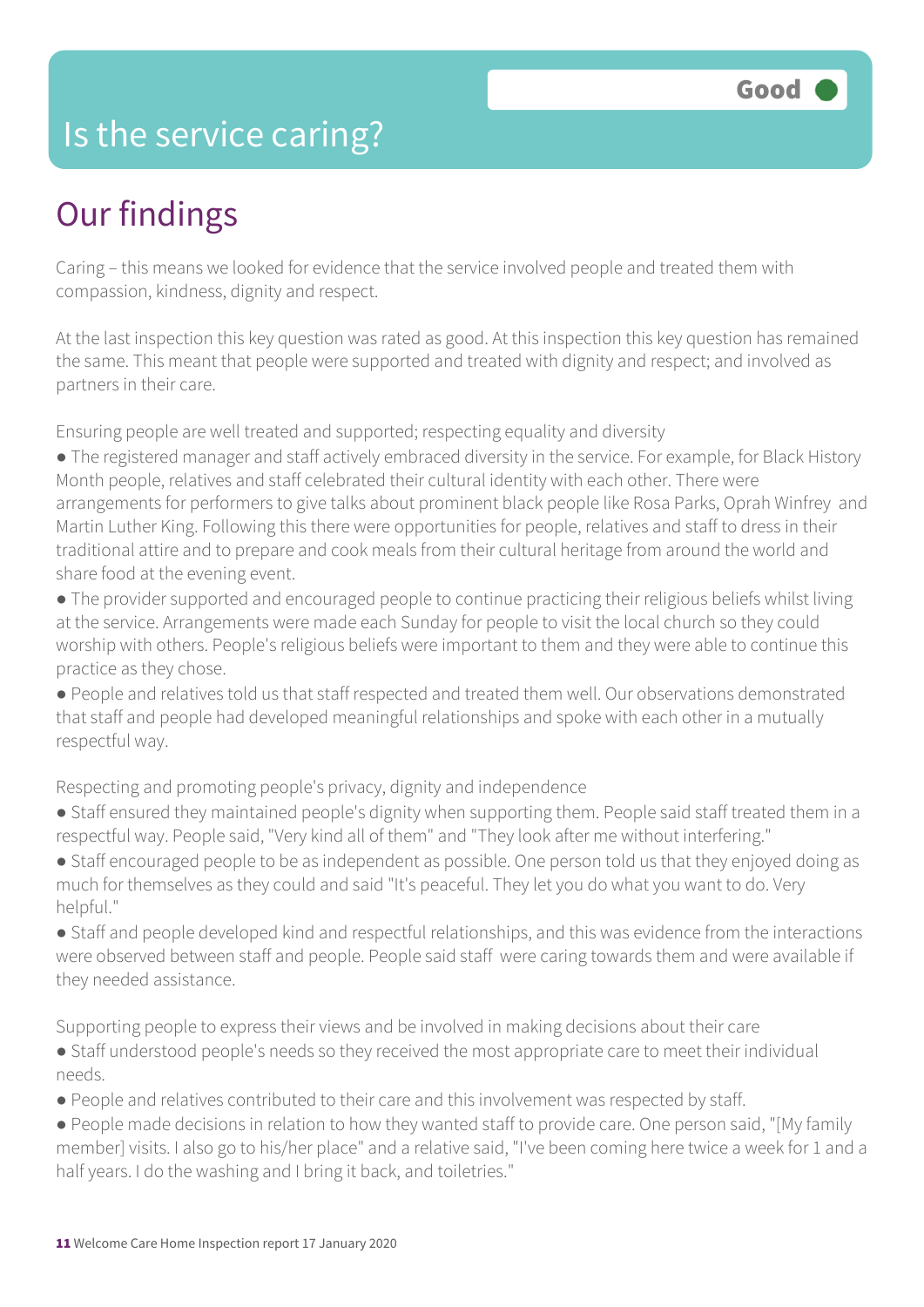### Is the service responsive?

## Our findings

Responsive – this means we looked for evidence that the service met people's needs. At the last inspection this key question was rated as good.

At this inspection this key question has remained the same. This meant that people's needs were met through good organisation and delivery.

Planning personalised care to ensure people have choice and control and to meet their needs and preferences

● Assessments were completed with people to capture their care and support needs. People provided information which was recorded by staff including any medical conditions, hobbies, likes and dislikes, hobbies and mental health needs.

● Assessments and care plans were updated following a care review or when people's needs changed. This ensured care records were accurate and staff had access to people's current needs so the care received was safe.

Supporting people to develop and maintain relationships to avoid social isolation; support to follow interests and to take part in activities that are socially and culturally relevant to them

● People took part in activities that interested them and they enjoyed. There were activities provided by staff at the home. People told us "'I like TV. In the summer I like the garden" and "Now and again we go out with the minibus." Some people managed activities themselves one person said "I do puzzles and colouring, a member of staff helps. I have a record player. I play music" and "I write letters to people I know. I make lists of what's needed. I was in the Girl Guides. I am in touch [with them and] I may get a lift to their meetings."

• The service employed a care coordinator. They asked people for their input into the activities and these were agreed and an activity planner was displayed in the service. Activities included listening to music, live entertainment, reminiscence and playing board games. Some people went out to a local daycentre where they were able to socialise with others outside of the service and take part in activities provided.

● The registered manager had developed the garden so people were able to enjoy it and move around freely. A member of staff told us "In the summer there is the garden where they plant tomatoes, potatoes, garlic, flowers people love it."

● People's preferences for activities were recorded and staff followed these so they continued enjoying these. We looked at the home's activities folders for each person and this recorded people's information about themselves, like what they enjoy doing, photos, drawings they had done.

#### Meeting people's communication needs

Since 2016 onwards all organisations that provide publicly funded adult social care are legally required to follow the Accessible Information Standard (AIS). The standard was introduced to make sure people are given information in a way they can understand. The standard applies to all people with a disability, impairment or sensory loss and in some circumstances to their carers.

● People's communication needs were recorded on the care records and staff were aware of these so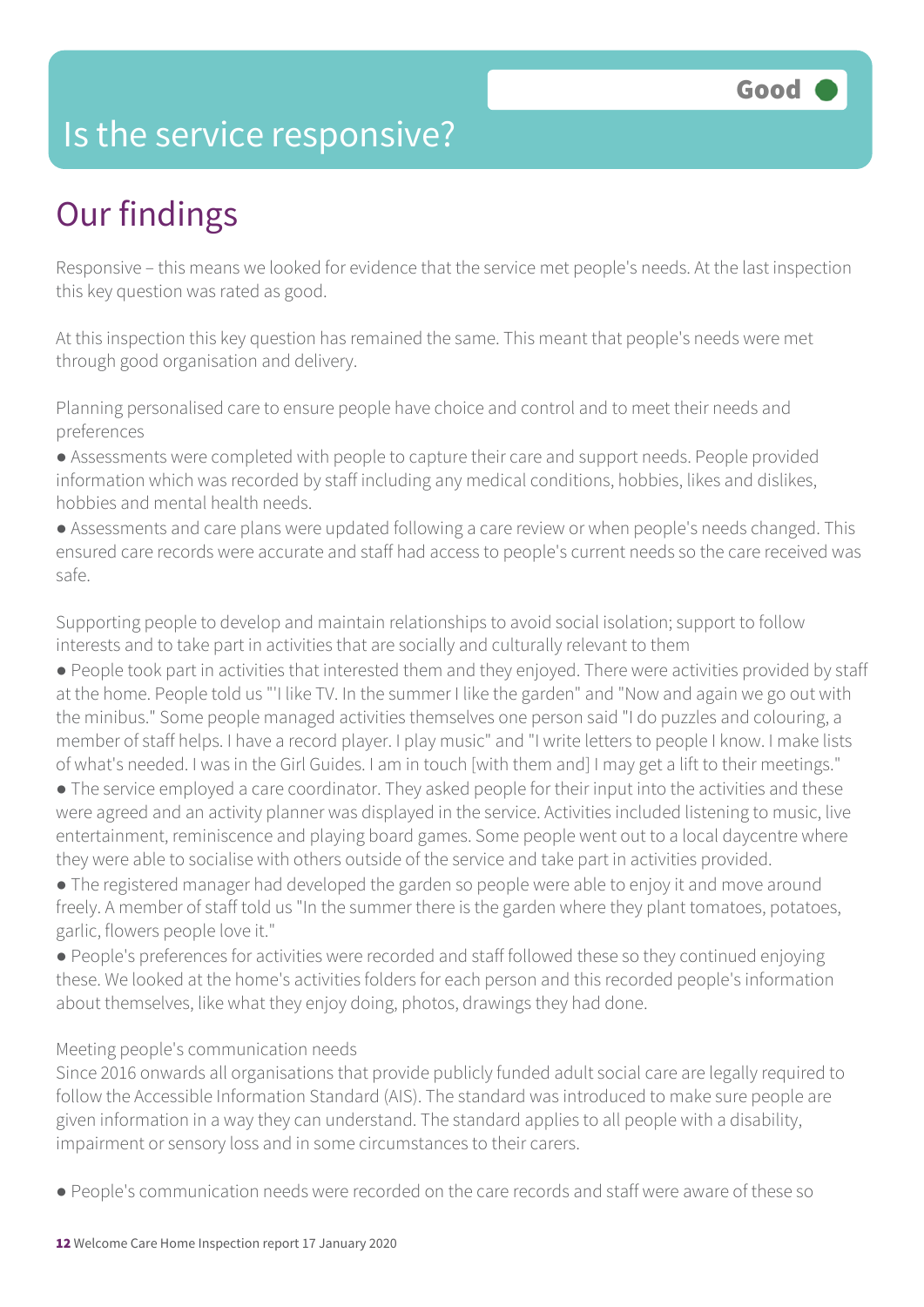people were able to communicate their needs effectively. For example, one person had a visual impairment and staff understood how to communicate and understand their needs.

● Information was available in accessible formats to meet people's communication needs. For example, the service had access to large print documents if needed.

#### Improving care quality in response to complaints or concerns

- There was a system in place for people and relatives to make a complaint about the service. People understood how to use the provider's complaints policy if they were unhappy about an aspect of the service or their care. There were no current complaints about the service.
- People said they were confident to speak with the registered manager if they had a complaint. The complaints process was display on the information notice board for people to access if this was required.

#### End of life care and support

- At the time of this inspection, no one using the service required end of life care to meet their individual needs.
- People's future needs and wishes had been assessed and documented in an advanced care plan. If there were funeral arrangements in place these were recorded in people's care records.
- The registered manager was aware of end of life care and which health and social care professionals provide specialist support if people needed it. Links had been developed with health care staff at a local hospice who would provide support to people and staff when required.
- Staff were required to completed end of life training this helped to equip staff to support people who were living with a life limiting illness.
- When people had died at the service they were remembered on the anniversary of their death. For example, a relative planted a rose bush in the garden of the service and people and relatives could attach messages to their loved ones in their branches in memorial to them.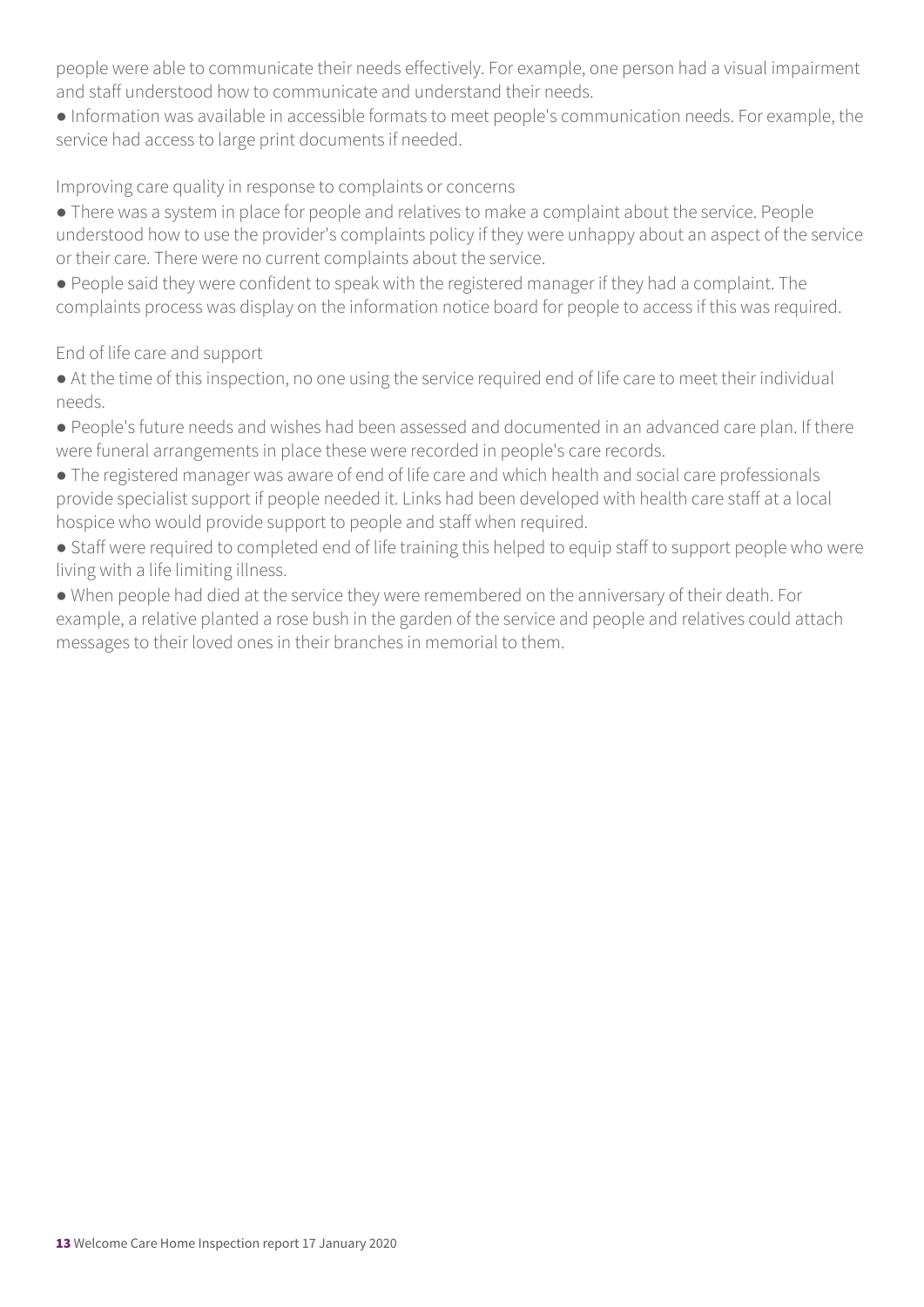### Is the service well-led?

## Our findings

Well-Led – this means we looked for evidence that service leadership, management and governance assured high-quality, person-centred care; supported learning and innovation; and fair culture.

At the last inspection this key question was rated as good. At this inspection this key question has remained the same. This meant the service was consistently managed and well-led. Leaders and the culture they created promoted high-quality, person-centred care.

Engaging and involving people using the service, the public and staff, fully considering their equality characteristics; Continuous learning and improving care

- People gave us positive views of the management of the service. People said all staff were caring, they felt listened to and staff helped them when they asked. Comments included, "The staff, you have no trouble with them. They're all lovely. If I'm not sure about something I go down here and ask" and "They know what they are doing."
- The registered manager arranged feedback from people on a regular basis so that they were aware of their views. The feedback from the survey demonstrated people were happy living at the service and relatives felt the home met their family members' individual needs well.
- The registered manager attended the Providers Forum hosted by the local authority. These meetings provided networking opportunities for registered managers able to meet and share ideas with each other.

Managers and staff being clear about their roles, and understanding quality performance, risks and regulatory requirements

- The registered manager completed checks on the quality of the service. Reviews on care records, accidents and incidents, staff records and medicines management records took place. Any areas for improvement were recorded and a plan to make improvements were implemented.
- The registered manager understood their role within the service and had an oversight of the management of the service. The registered manager arranged training to empower staff, including the National Vocational Qualification (NVQ) level 3 in social care.
- ●The registered manager sent notifications of incidents and events that occurred at the service to the Care Quality Commission (CQC) as required.

Promoting a positive culture that is person-centred, open, inclusive and empowering, which achieves good outcomes for people; How the provider understands and acts on the duty of candour, which is their legal responsibility to be open and honest with people when something goes wrong

- The registered manager provided care and support in an open and transparent way. Staff told us, "She's strict but fair" and "[The registered manager] is fantastic." The provider sought feedback from visitors and health care professionals. Feedback showed professionals were confident that staff provided people with appropriate care and support to meet their needs.
- The registered manager understood the duty of candour and their legal responsibility to share information when concerns are raised or when things go wrong.